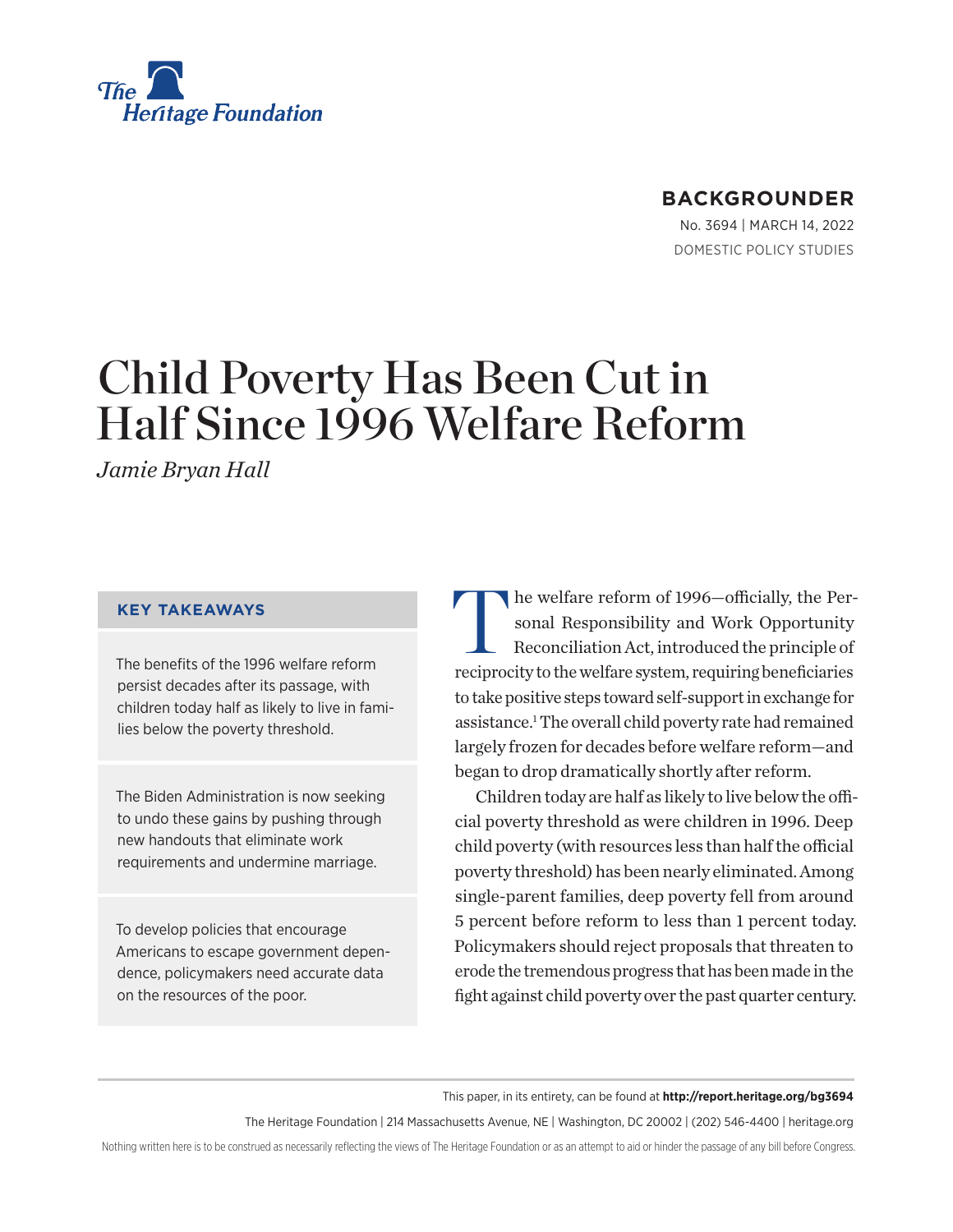### <span id="page-1-0"></span>What Is Child Poverty?

Based on its most recent income survey data, the U.S. Census Bureau officially reports that 16.1 percent of children are poor, essentially the same rate as half a century ago.<sup>2</sup> However, government surveys also show that the typical child who is identified as poor in official statistics is not poor in the sense in which the term is ordinarily understood. In fact, the average child deemed poor by the government has ample food to eat every day, receives medical care whenever needed, and lives in a heated and air-conditioned home that is neither overcrowded nor in need of repair. The average poor child's home is replete with modern luxury electronics, such as smart phones, computers with Internet access, and wide-screen televisions with cable or satellite service. This child's household has at least one vehicle.[3](#page-13-0)

How is it possible that these children are considered poor? The answer lies in the flawed method by which the government measures poverty. The government defines a family as poor if its "money income" falls below a specified threshold.<sup>4</sup> However, in counting "money income" the Census Bureau excludes most cash, food, and housing resources received by the poor.

**Undercounting Income.** The omission and undercount of economic resources is most severe with respect to government means-tested welfare programs. Since the beginning of the War on Poverty in 1964, only about 8 percent of the combined \$34 trillion that federal, state, and local governments have spent on means-tested welfare programs has been counted toward reducing official poverty[.5](#page-13-0)

The official poverty measure has other substantial problems. When Census Bureau reports on the earnings of the poor are compared to IRS and Social Security tax records for the same families, the Census Bureau is shown to undercount earnings of the poor by roughly 40 percent.<sup>[6](#page-13-0)</sup> The Census Bureau also misses "gray market" income that is earned off the books. It excludes the income of cohabiting unmarried parents, even though they clearly contribute to family resources.

Fortunately, the Census Bureau also conducts, on behalf of the Bureau of Labor Statistics, an expenditure survey, in which much of the spending enabled by welfare programs (as well as reported income and underreported or off-the-books earnings) is likely to appear. Expenditure-based poverty figures provide a more accurate and encouraging picture of child poverty trends in America. The concept of an expenditure-based poverty measure has been well developed by Bruce Meyer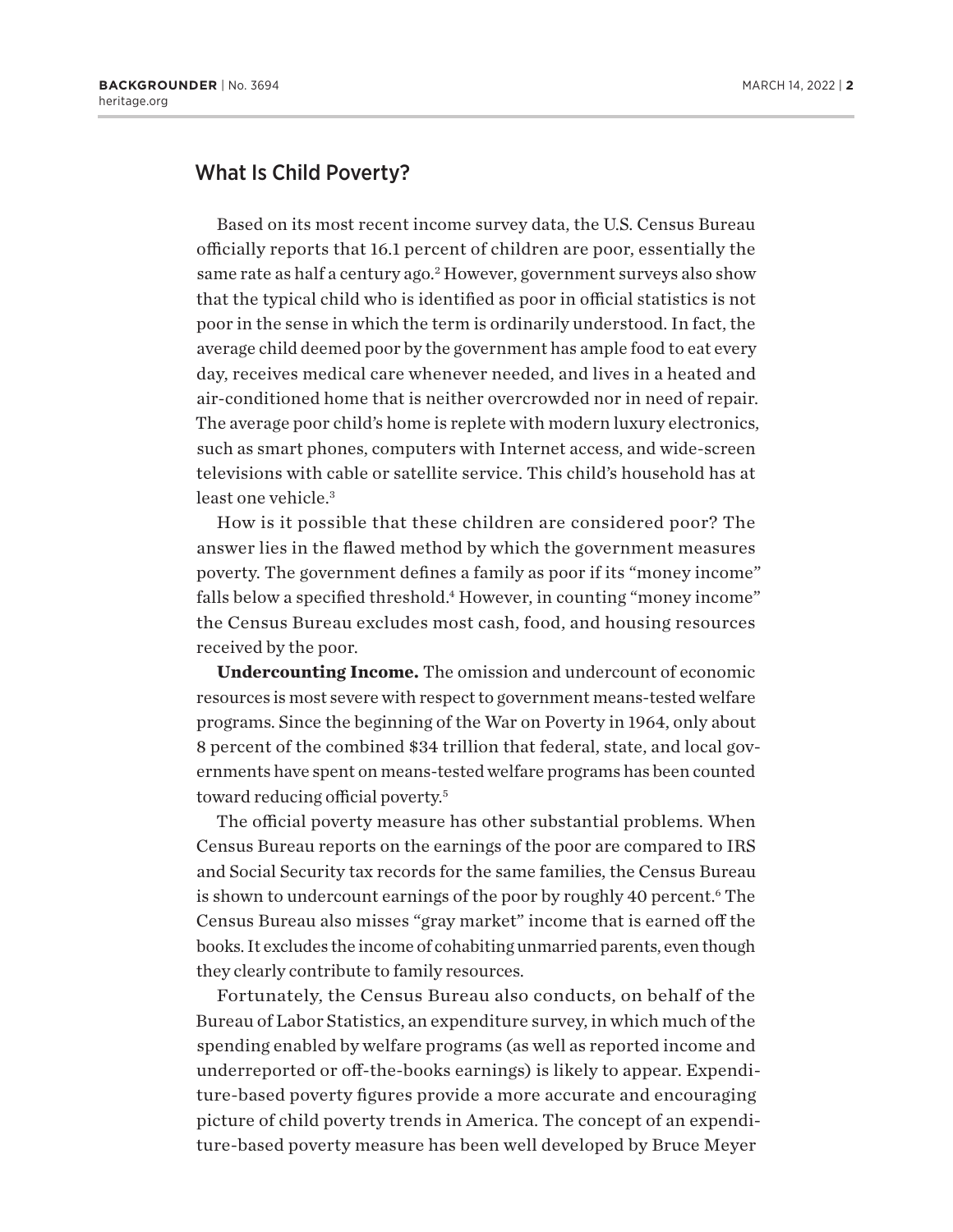### <span id="page-2-0"></span>**Child Poverty Rate**

- Official "money income"-based - Expenditure-based

- 
- Expenditure-based, including subsidized housing and school meals

PERCENTAGE OF CHILDREN IN POVERTY



NOTE: Expenditure-based poverty rates are presented as a rolling four-quarter average for all households whose final interview occurred during the current quarter or any of the previous three quarters. The official money income-based poverty rate is presented on a comparable basis. SOURCE: Author's calculations based on data from: microdata from the Bureau of Labor Statistics Consumer Expenditure Survey; U.S. Department of Housing and Urban Development, "Picture of Subsidized Households," https://www.huduser.gov/portal/datasets/assthsg.html (accessed March 9, 2022); the *Federal Register*; and U.S. Census Bureau, "Historical Poverty Tables: People and Families-1959 to 2020," Table 3, https://www.census.gov/data/tables/time-series/demo/income-poverty/historical-poverty-people.html (accessed March 10, 2022).

BG3694 <sup>a</sup> heritage.org

of the University of Chicago and his co-authors.<sup>[7](#page-13-0)</sup> The differences between the official poverty measure and the expenditure-based poverty measure presented in this report are discussed more fully in the appendix.

### Child Poverty After Welfare Reform

The Personal Responsibility and Work Opportunity Reconciliation Act introduced the principle of reciprocity to the welfare system, requiring beneficiaries to take positive steps toward self-support in exchange for assistance[.8](#page-13-0)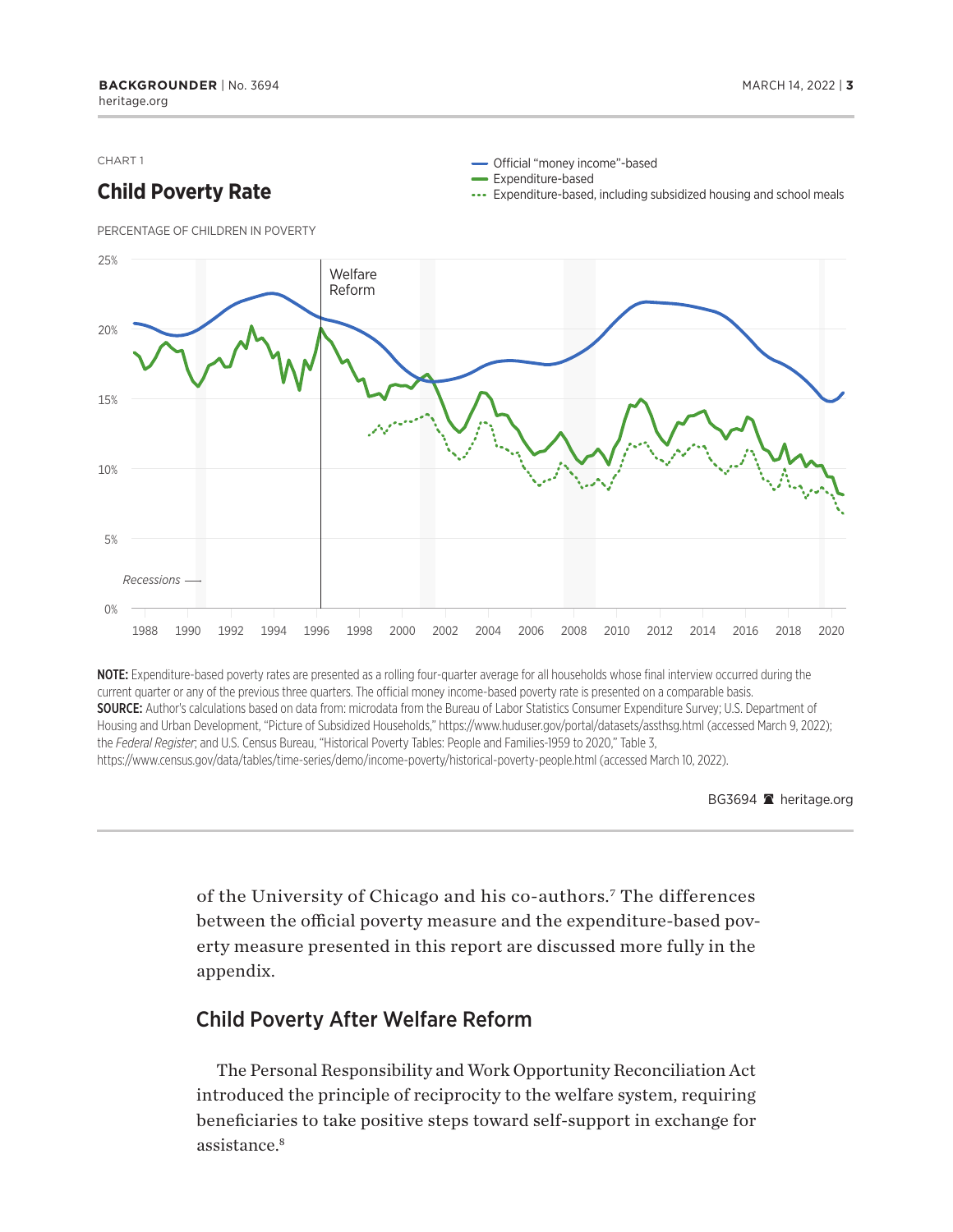### **Expenditure-Based Poverty Rates for Families with Children, by Marital Status**

- Unmarried with children
- Unmarried with children, including subsidized housing and school meals
- Married with children
- ••• Married with children, including subsidized housing and school meals



NOTE: Expenditure-based poverty rates are presented as a rolling four-quarter average for all households whose final interview occurred during the current quarter or any of the previous three quarters.

SOURCE: Author's calculations based on data from: microdata from the Bureau of Labor Statistics Consumer Expenditure Survey; U.S. Department of Housing and Urban Development, "Picture of Subsidized Households," https://www.huduser.gov/portal/datasets/assthsg.html (accessed March 9, 2022); and the *Federal Register*.

BG3694 <sup>a</sup> heritage.org

According to the official "money income"–based poverty measure, welfare reform had little discernable effect on child poverty. Both before and after reform, the official child poverty rate was largely flat with modest fluctuations according to the business cycle. Overall, the official child poverty rate has hovered in a range between 14.0 percent and 22.7 percent since the late 1960s, generally increasing during economic downturns and for some time afterwards but eventually recovering as during the later stages of economic expansions. (See Chart 1.)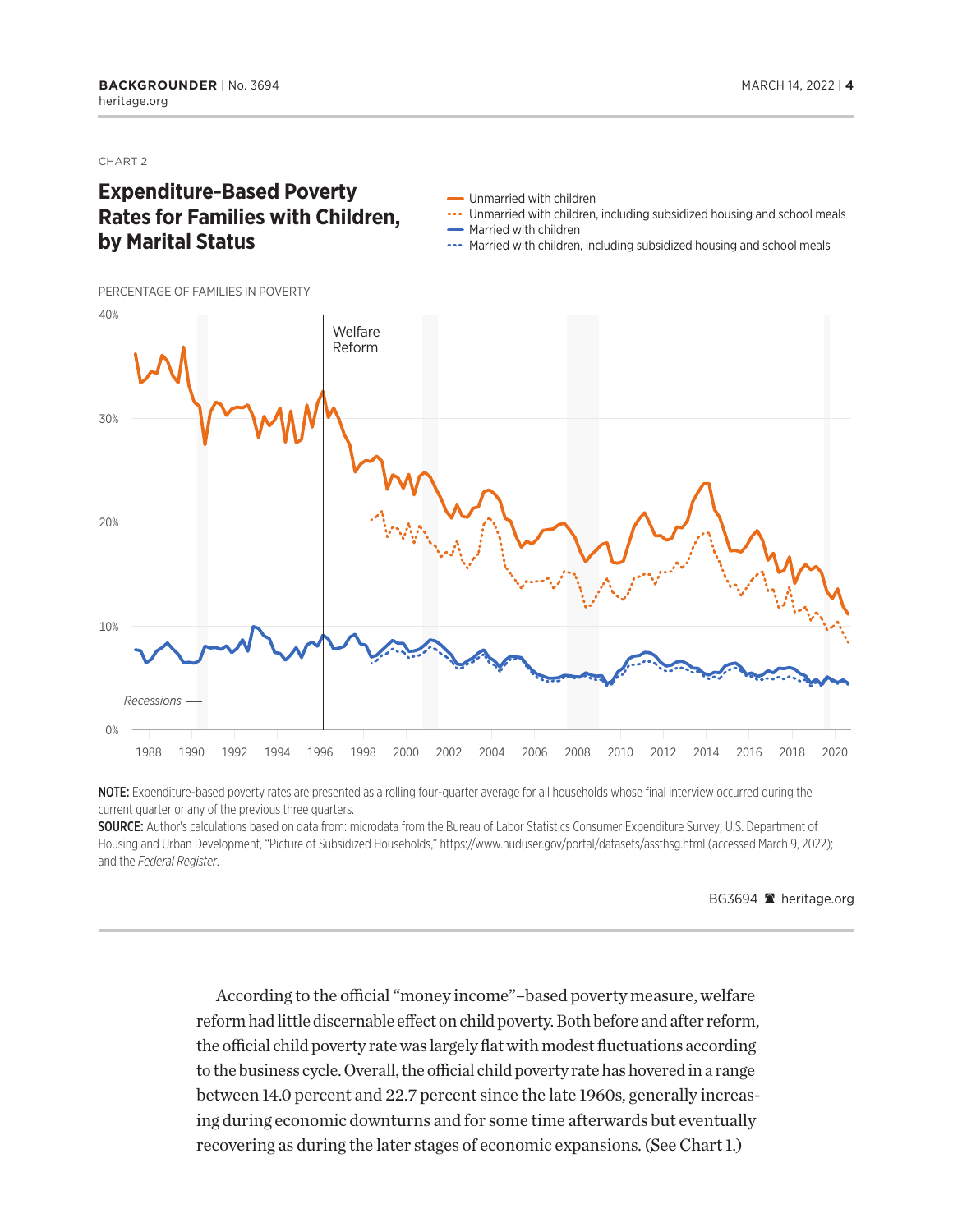## **Deep Child Poverty Rate Expenditure-based Expenditure-based**

Expenditure-based, including subsidized housing and school meals



NOTE: Expenditure-based poverty rates are presented as a rolling four-quarter average for all households whose final interview occurred during the current quarter or any of the previous three quarters.

SOURCE: Author's calculations based on data from: microdata from the Bureau of Labor Statistics Consumer Expenditure Survey; U.S. Department of Housing and Urban Development, "Picture of Subsidized Households," https://www.huduser.gov/portal/datasets/assthsg.html (accessed March 9, 2022); and the *Federal Register*.

#### BG3694 **A** heritage.org

By contrast, the more accurate expenditure-based poverty measure shows that welfare reform marked the beginning of a period of substantial reduction in child poverty. Before reform, the rate is largely flat; after reform, it generally moves down. Children today are half as likely to reside in families with reported spending below the official poverty threshold as were children in 1996.

**Poverty Among Single-Parent Families After Welfare Reform.**  The 1996 welfare reform eliminated the Aid to Families with Dependent Children (AFDC) program and replaced it with a new work-based program called Temporary Assistance for Needy Families (TANF). Some 90 percent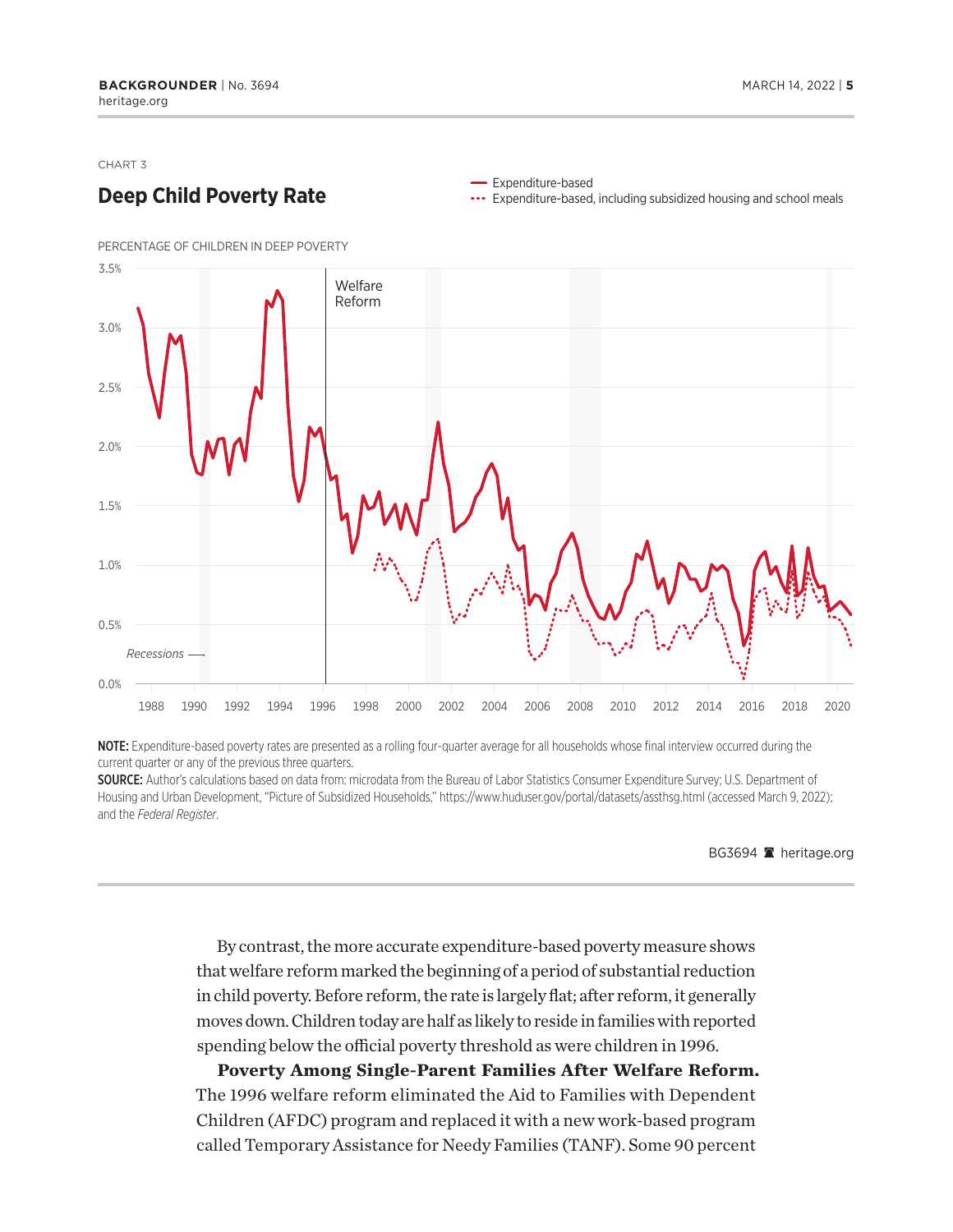### <span id="page-5-0"></span>**Expenditure-Based Deep Poverty Rates for Families with Children, by Marital Status**

 $\rightarrow$  Unmarried with children

- Unmarried with children, including subsidized housing and school meals
- $\longrightarrow$  Married with children
- ••• Married with children, including subsidized housing and school meals



NOTE: Expenditure-based poverty rates are presented as a rolling four-quarter average for all households whose final interview occurred during the current quarter or any of the previous three quarters.

SOURCE: Author's calculations based on data from: microdata from the Bureau of Labor Statistics Consumer Expenditure Survey; U.S. Department of Housing and Urban Development, "Picture of Subsidized Households," https://www.huduser.gov/portal/datasets/assthsg.html (accessed March 9, 2022); and the *Federal Register*.

BG3694 <sup>a</sup> heritage.org

of families in both programs were single-parent families. Therefore, the impact of welfare reform on poverty can be best assessed by examining poverty trends for these families.

Based on self-reported spending, the poverty rate among single-parent families was relatively flat before welfare reform. Immediately after reform, poverty among these families began to decline sharply, falling from 33 percent in 1996 to 11 percent today.<sup>9</sup> If the value of subsidized housing and school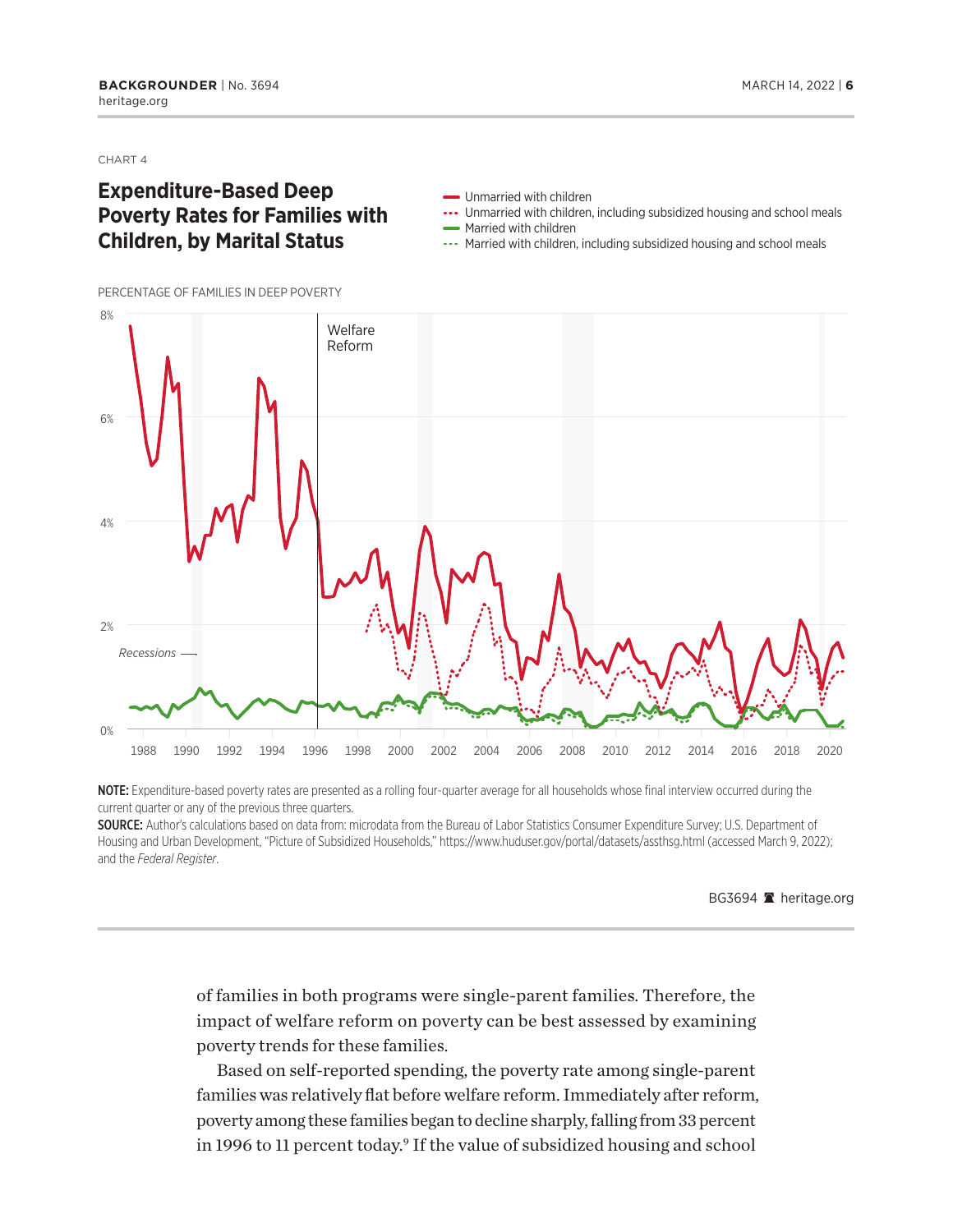<span id="page-6-0"></span>meals is counted, only around 8 percent of such families are poor today. Married-parent families (who were less affected by reform) experienced smaller reductions, starting from a lower initial poverty rate. (See Chart 2.)

**Deep Child Poverty After Welfare Reform.** Some researchers who rely on income surveys have argued that, regardless of whether welfare reform reduced child poverty, the elimination of cash entitlements for nonworking parents increased the proportion of families with resources far below the poverty official threshold[.10](#page-13-0) This claim of increased deep poverty (defined as resources less than half the official poverty threshold) is refuted by families' reported spending.

In reality, deep child poverty has been rare for a quarter of a century. It averaged 2.4 percent in the decade before welfare reform for all children and dropped sharply during the welfare reform period. Today less than 1 percent of children reside in families with reported spending below half of the official poverty threshold. (See Chart 3.)

**Deep Poverty Among Single-Parent Families After Welfare Reform.**  When considering differences by family structure, the absurdity of the claim that welfare reform harmed the poorest children becomes even clearer. The trend in deep poverty among single-parent families was relatively flat and averaged 5.1 percent in the decade prior to welfare reform. In the decade after reform, it dropped substantially and is less than 1 percent today. Among married-parent families, the deep poverty rate was already miniscule. (See Chart 4.)

### Conclusion

The 1996 welfare reform introduced the principle of reciprocity into the welfare system, requiring beneficiaries to take positive steps toward self-support in exchange for assistance. The reform marked the beginning of a period of substantial reduction in child poverty, such that children today are only about half as likely to live in families with resources below the official poverty threshold as were children in 1996. Furthermore, despite the elimination of cash entitlements, there was no increase in the share of children in deep poverty.

Policymakers should reject policies that threaten to erode the tremendous progress that has been made in the fight against child poverty over the past quarter century. Recent Biden Administration proposals for a permanent child allowance, which violate the principle of reciprocity, would enable long-term dependence, undermine work and marriage, and ultimately harm poor families.<sup>[11](#page-13-0)</sup>

Jamie Bryan Hall is Research Fellow for Quantitative Analysis in Domestic Policy Studies, of the Institute for Family, Community, and Opportunity, at The Heritage Foundation.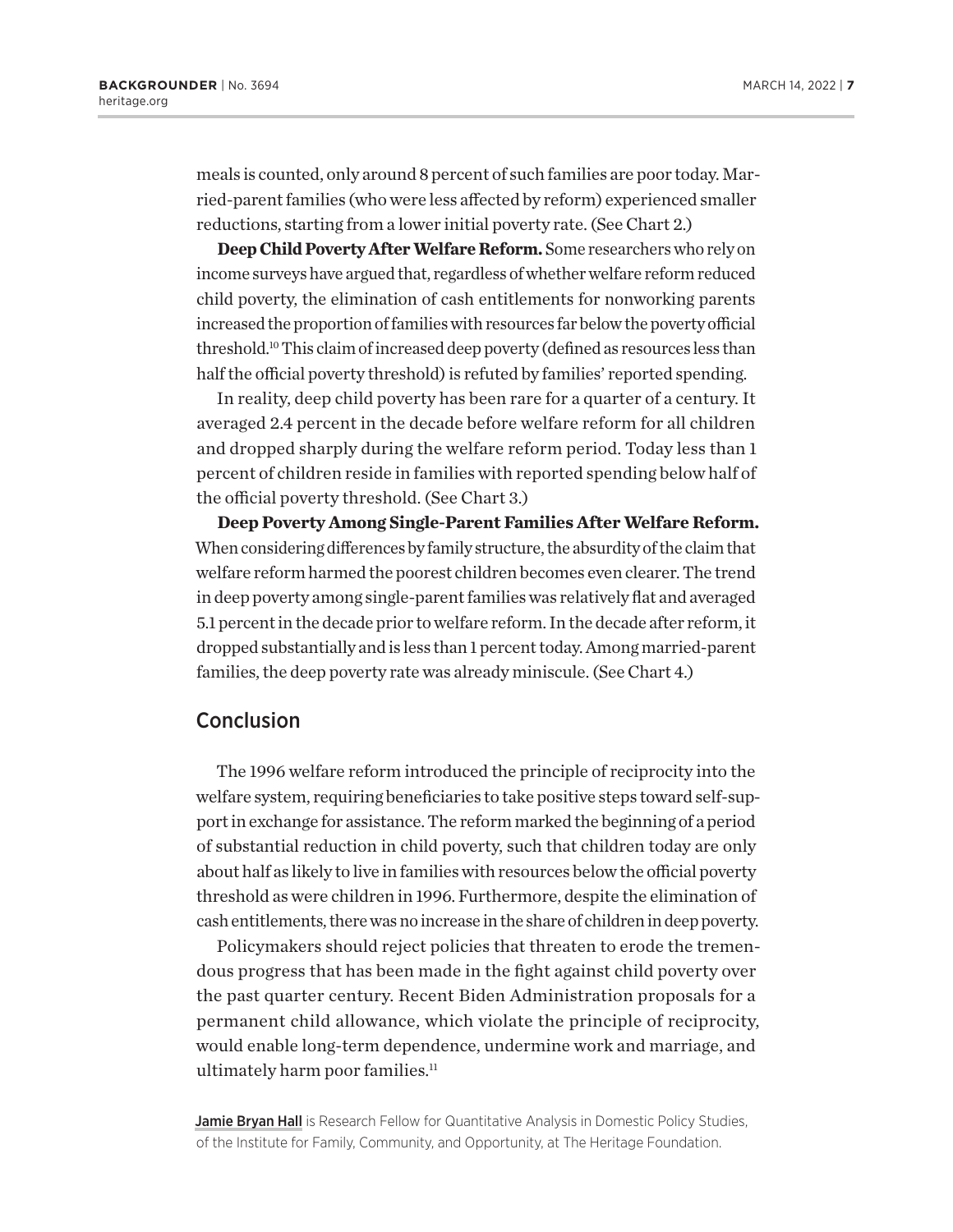### Appendix: Methodology

### Contrasting the Official and Expenditure-Based Poverty Measures

There are five major problems with the Census Bureau's official poverty measure:

- 1. Means-tested welfare is almost entirely ignored;
- 2. Extensive informal or gray-market income in lower-income households is omitted;
- 3. Even income that is reported to the IRS often is not reported to the Census Bureau;
- 4. An arbitrary definition of the family excludes cohabiting partners and their income; and
- 5. Annual income fluctuates and may not correspond to actual living conditions.

The expenditure-based poverty measure presented in this *Backgrounder* addresses each of these problems with a corresponding improvement, giving this measure five major advantages:

- 1. Means-tested welfare may increase spending and, most likely, reported spending;
- 2. Informal or gray-market income may increase spending and, most likely, reported spending;
- 3. Unreported income may increase spending and, most likely, reported spending;
- 4. Cohabiting partners and their spending are included in the family; and
- 5. Expenditures correspond to actual living conditions better than does income.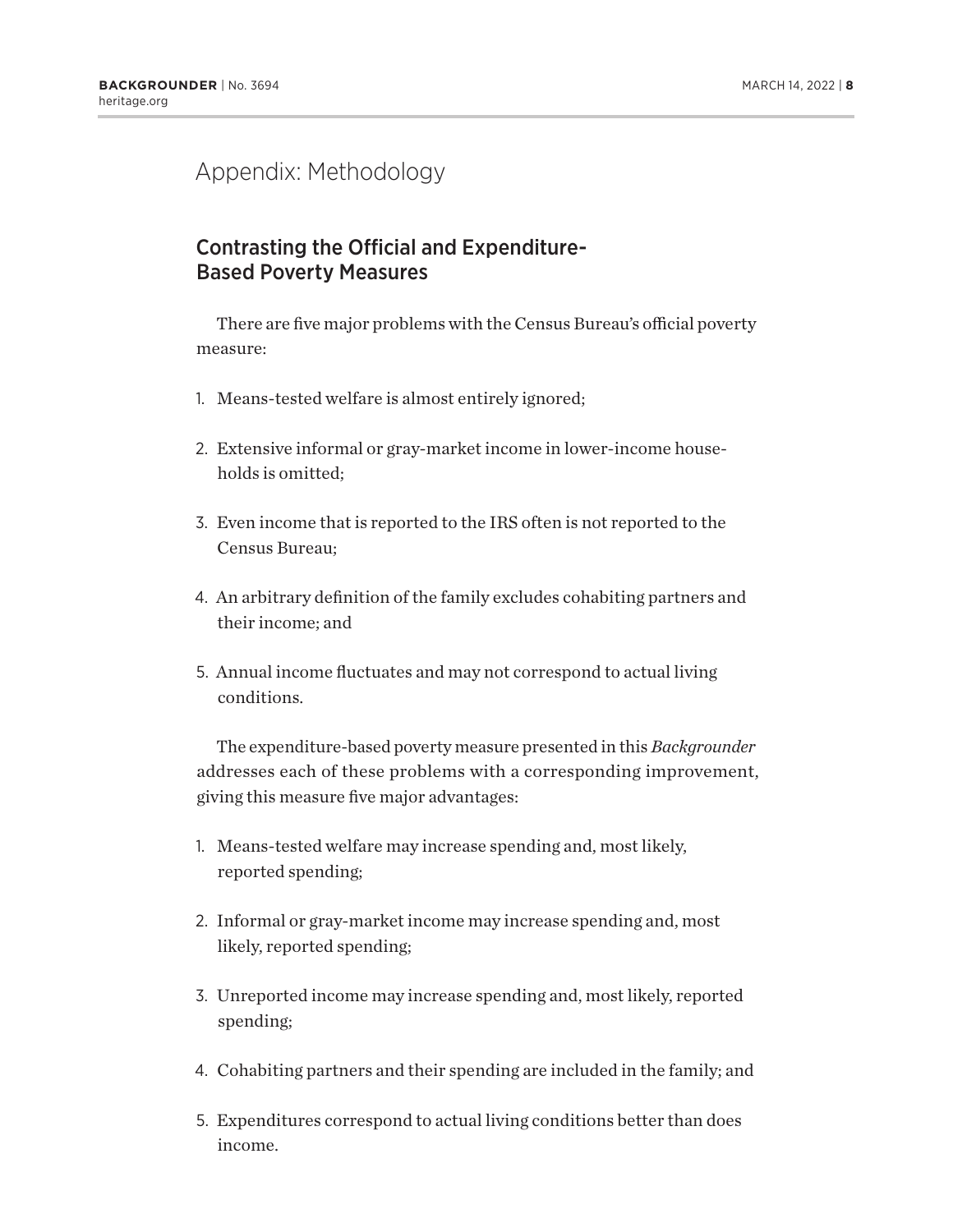### <span id="page-8-0"></span>Five Problems with the Official Poverty Measure

The Census Bureau calculates the official poverty statistics for the federal government based on responses to the "Annual Social and Economic Supplement" to its Current Population Survey (CPS ASEC).<sup>[12](#page-13-0)</sup> A nationally representative sample of households is selected to be interviewed in March each year. Individuals 15 years and older report their total annual income for the previous calendar year for each of several categories that mostly correspond to lines on IRS Form 1040. A family is deemed to be "poor" if its reported "money income" falls short of an official poverty threshold that is based on family size and structure (for example, \$26,246 for a two-parent, two-child family in 2020).<sup>13</sup>

**Problem #1: Means-Tested Welfare Is Almost Entirely Ignored.**[14](#page-13-0) The means-tested welfare system consists of 89 separate federal programs providing cash, food, housing, medical care, and social services to poor and lower-income people. Of the \$1.16 trillion in total means-tested welfare spending in 2018, \$527.5 billion was spent on families with children. Of this sum, \$216.9 billion (41.1 percent) was for cash, food, and housing benefits; \$254.5 billion (48.2 percent) was for medical care; and \$56.1 billion (10.6 percent) was for social services. (Social Security and Medicare are not part of the means-tested welfare system and are not included in these figures.)

Official government reports consistently show high levels of poverty primarily because their statistics, for purposes of calculating poverty, omit around 92 percent of welfare spending. The Census Bureau defines a family as "poor" based on its reported "money income," but the definition of "money income" excludes most widely available welfare benefits, such as:

- The refundable Earned Income Tax Credit (EITC);
- The refundable Additional Child Tax Credit (ACTC);
- The Supplemental Nutrition Assistance Program (SNAP, formerly the Food Stamp Program);
- The Special Supplemental Nutrition Program for Women, Infants, and Children (WIC);
- Free or reduced-price school breakfasts and lunches;
- Subsidized housing;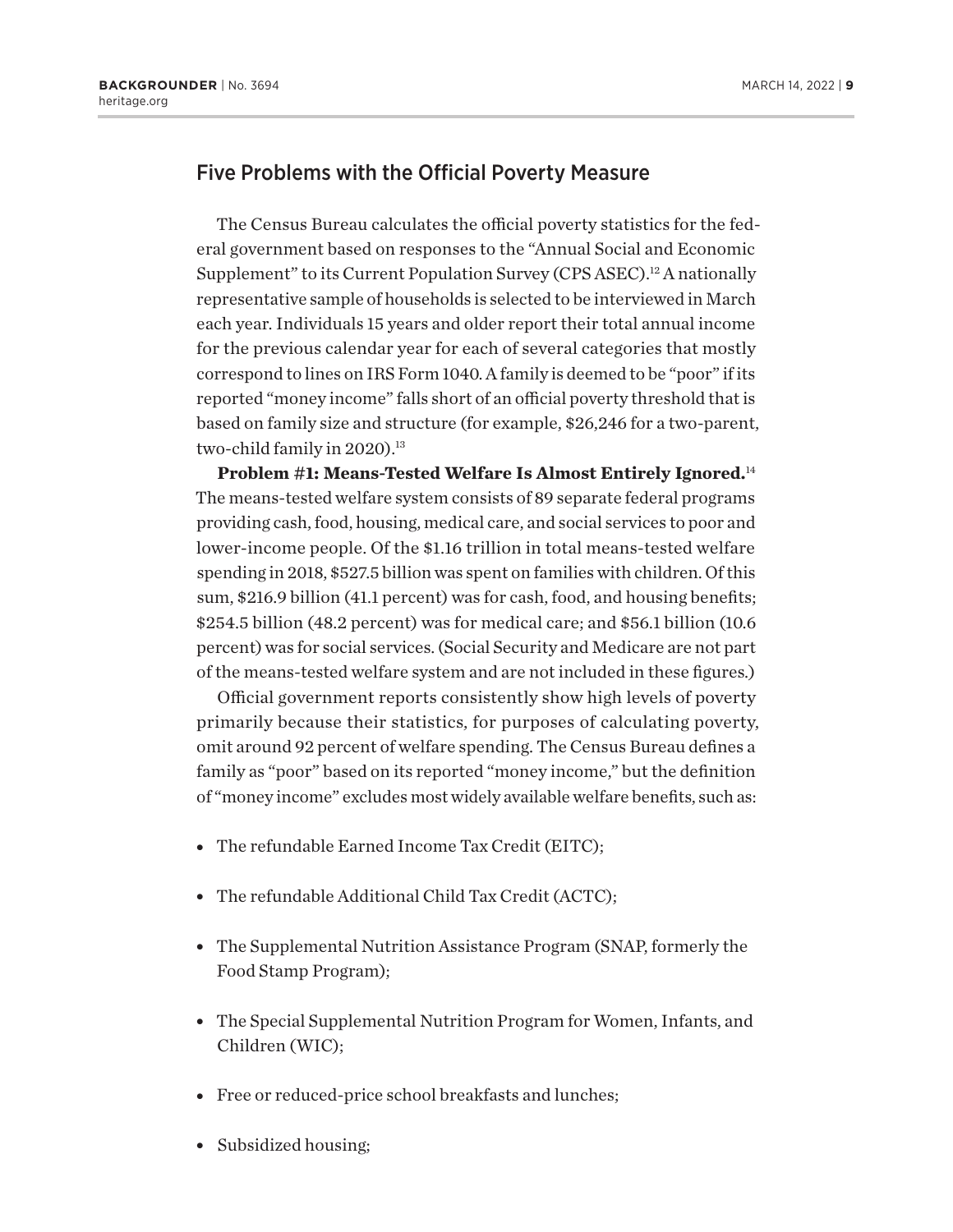- <span id="page-9-0"></span>• The Low-Income Home Energy Assistance Program (LIHEAP); and
- Medicaid, the Children's Health Insurance Program (CHIP), and premium assistance provided under the Affordable Care Act.[15](#page-13-0)

In addition, even in programs that are included in the concept of money income, such as TANF and Supplemental Security Income (SSI), actual benefits are substantially undercounted. Because the government excludes almost the entire welfare state when measuring poverty, it continually reports high levels of poverty.

**Problem #2: Extensive Informal or Gray-Market Income in Lower-Income Households Is Omitted.** Off-the-books earnings are common among low-income persons and welfare recipients. For example, an analysis conducted in the early 1990s of single mothers receiving AFDC benefits found that each month around 40 percent of mothers had off-the-books income that they did not report to the welfare office.<sup>16</sup> Those with off-thebooks income reported around \$550 per month (in 2022 dollars) in hidden income.[17](#page-13-0)

The Fragile Families and Child Wellbeing Survey is a nationally representative sample of urban parents who had a child born between 1998 and 2000. The survey gives a representative cross-section of young urban fathers and mothers, both married and non-married, at all income levels. Informal employment and earnings were common[.18](#page-13-0) Between 19 percent and 32 percent of urban fathers reported informal or off-the-books earnings during a year; those with informal earnings gained an average of \$11,000 in off-the-books income per year at an average effective wage rate of more than \$22 per hour. Between 12 percent and 16 percent of urban mothers reported informal or off-the-books earnings during a year; those with informal earnings appear to have gained an average of \$4,300 per year in off-the-books income at an average effective wage rate of \$14 per hour.<sup>[19](#page-13-0)</sup> Lower-income mothers—particularly those who receive TANF—are significantly more likely to report off-the-books employment.<sup>20</sup>

**Problem #3: Even Income Reported to the IRS Often Is Not Reported to the Census Bureau.** The earned income of low-income families is significantly undercounted in the CPS ASEC dataset. The Comprehensive Income Dataset Project (CID), founded by Bruce Meyer of the University of Chicago, links survey data from the CPS ASEC to administrative records at the individual level.<sup>21</sup> Within the bottom fifth of the reported income distribution, CPS ASEC reported earnings are 32 percent lower than official tax records from the Social Security Administration (SSA) and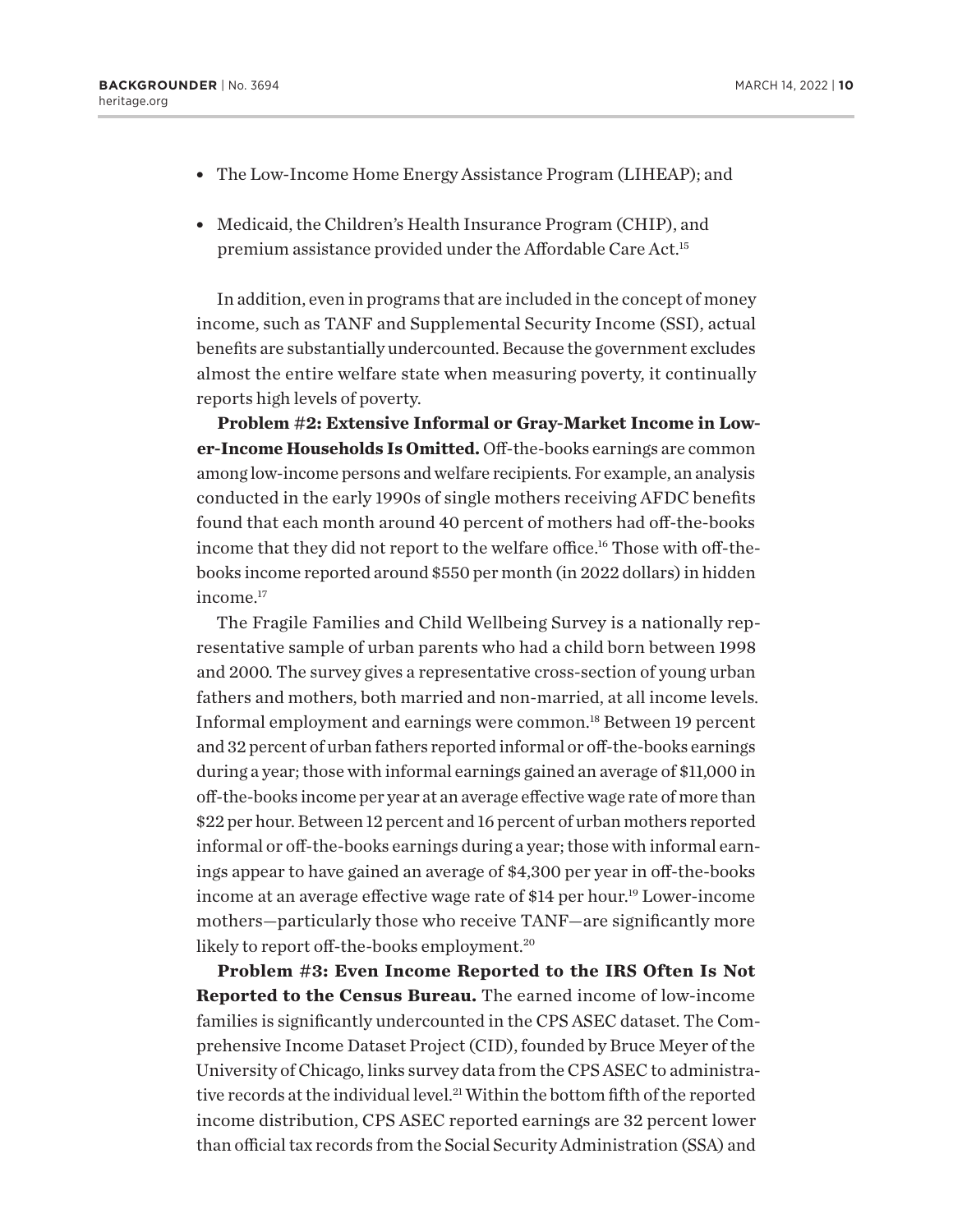<span id="page-10-0"></span>IRS show.[22](#page-14-0) Using the CID to correct for underreported "money income," Meyer demonstrates that one in five individuals officially classified as poor is classified as such erroneously.<sup>23</sup>

**Problem #4: An Arbitrary Definition of the Family Excludes Cohabiting Partners and Their Income.** According to the Census Bureau's official definition, "A family is a group of two people or more (one of whom is the householder) related by birth, marriage, or adoption and residing together."[24](#page-14-0) This definition excludes cohabiting partners and parents, foster children, and others from the family and from the calculation of the family's poverty status, regardless of how closely their finances are intertwined with other members of their household.

The Census Bureau's narrow definition of the family is most perplexing for cohabiting parents with a common biological child. In this case, the child is a member of the family of whichever parent is designated as the householder, and the other biological parent is not even considered to be a member of the family of his or her own child, despite living in the same household. The cohabiting parent's income is considered irrelevant to the family's living standard and is not counted toward raising the family's income above the federal poverty threshold.[25](#page-14-0)

**Problem #5: Annual Income Fluctuates and May Not Correspond to Actual Living Conditions.** Family incomes may fluctuate from year to year. If a family experiences a temporary downturn in income, it may compensate by drawing down assets or borrowing. Consequently, some families that appear to have very low incomes in a year do not appear to have very low standards of living as measured by housing, ownership of cars and other amenities, food consumption, and other variables. Official poverty statistics lump together Americans who are truly impoverished with those who are experiencing a temporary reduction in income with little or no effect on their long-term standard of living.

### Five Advantages of an Expenditure-Based Poverty Measure

The Census Bureau also collects, on behalf of the Bureau of Labor Statistics, data on the spending patterns of American households via the Consumer Expenditure Survey (CEX). A nationally representative sample of households is selected to be interviewed for four consecutive quarters and asked, among other things, to report all spending by any member of the household for each month within every one of a comprehensive set of spending categories needed to calculate weights for the Consumer Price Index[.26](#page-14-0) The survey is extremely detailed and includes information on up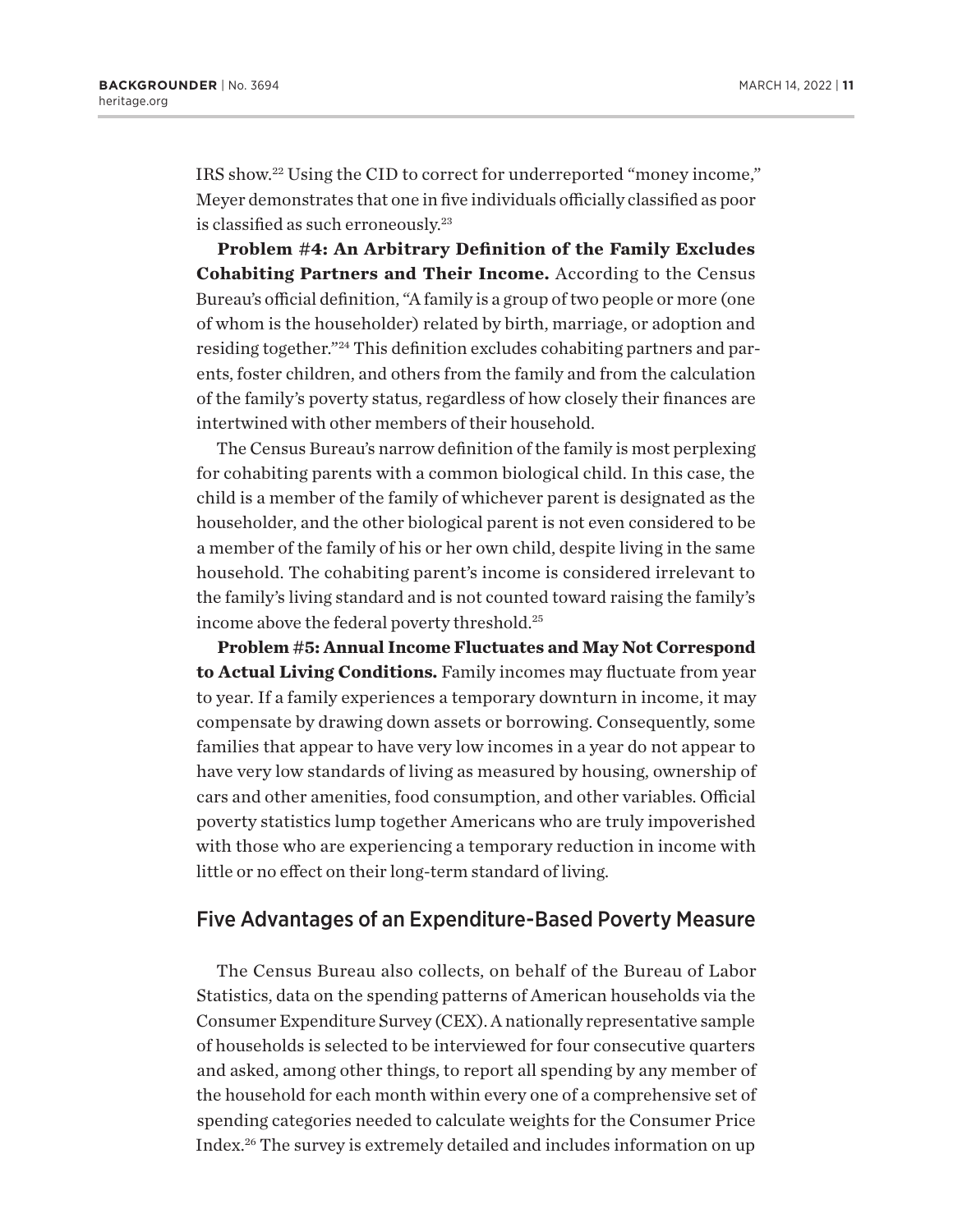<span id="page-11-0"></span>to 484 non-overlapping categories of expenditures.<sup>27</sup> Although the survey is conducted on an ongoing basis throughout the year, the results of all surveys pertaining to the prior calendar year are released once a year, usually in late summer.<sup>28</sup>

An expenditure-based poverty measure based on the CEX, as presented in this *Backgrounder*, has advantages over the Census Bureau's official poverty statistics in each of the five problem areas identified:

**Advantage #1: Means-Tested Welfare May Increase Spending and, Most Likely, Reported Spending.** Taxpayers deserve to receive credit for their contribution to poverty reduction. Yet the welfare state has largely transitioned from a system of cash payments to a system of in-kind benefits and refundable tax credits that the Census Bureau does not count as income for official poverty purposes. By contrast, the CEX counts the money that the household reports spending regardless of the source of that income, so the additional purchasing power that welfare aid provides to the family is reflected more accurately.

**Advantage #2: Informal or Gray-Market Income May Increase Spending and, Most Likely, Reported Spending.** The recipients of offthe-books income are unlikely to report it on government surveys. However, this off-the-books income is likely to show up if the family reports its spending accurately, so the CEX better captures off-the-books income than does a simple survey of self-reported income.

**Advantage #3: Unreported Income May Increase Spending and, Most Likely, Reported Spending.** Those who omit income from the CPS ASEC that is reported to the SSA and IRS may simply have inadvertently provided an incorrect response to a survey question, with no ill intent. When such a family receives a large portion of its income from a single source, it is likely that its omission would result in the family being erroneously classified as poor. However, a similarly well-intentioned CEX survey respondent, attempting to report spending accurately across a multitude of categories, is less likely to omit a substantial share of total expenditures and therefore is unlikely to report so little spending that the family is incorrectly classified as poor.

**Advantage #4: Cohabiting Partners and Their Spending Are Included in the Family.** The Census Bureau ignores the incomes of cohabiting partners for purposes of calculating poverty. By contrast, the CEX generally counts cohabiting adults as part of the same "consumer unit." The Bureau of Labor Statistics considers how members of the household share their housing, food, and other expenses when classifying cohabiting couples and other relationships that are not based on blood, marriage, adoption,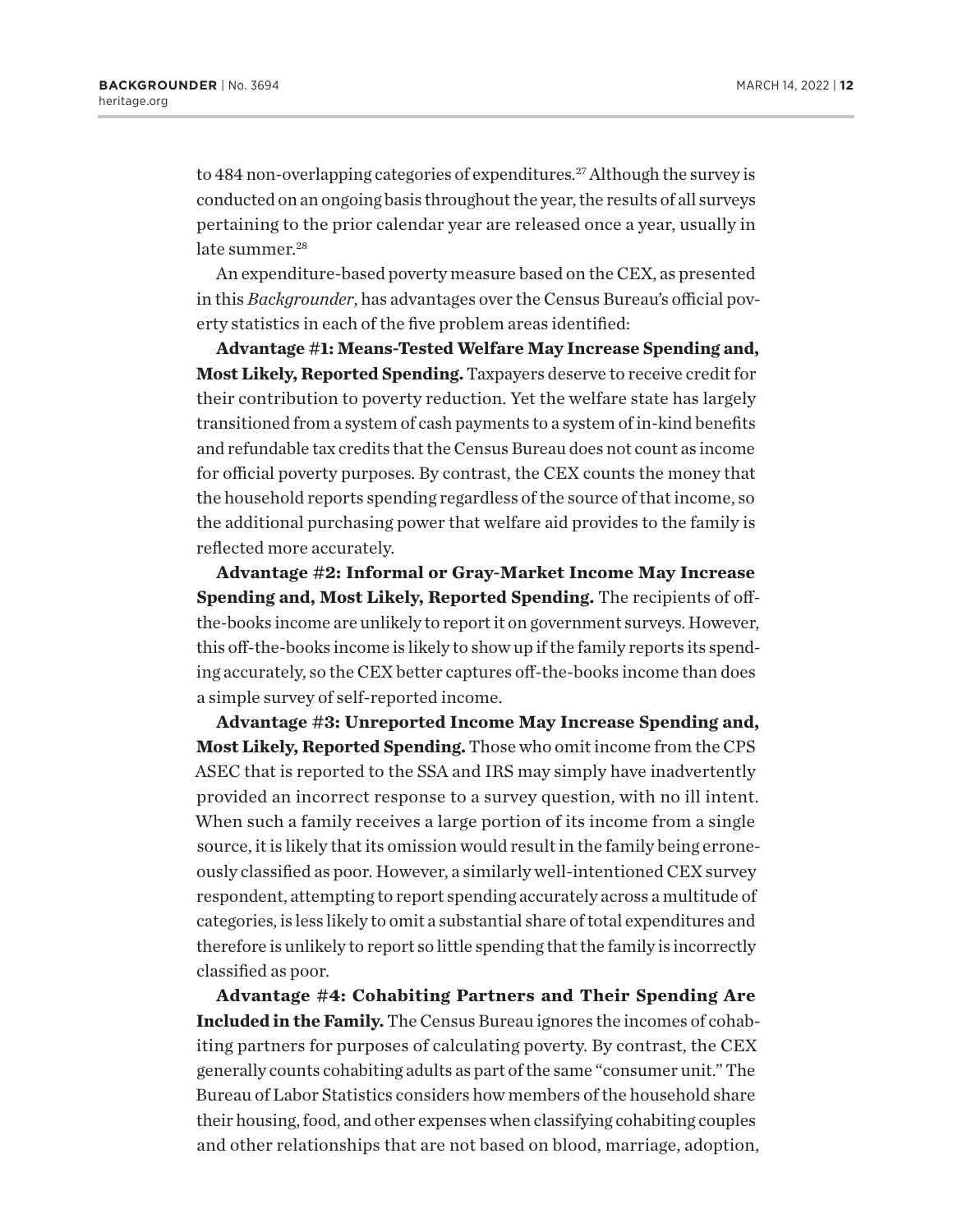<span id="page-12-0"></span>or other legal arrangements. People who pool their income to make joint spending decisions are considered to be a part of the same consumer unit.

**Advantage #5: Expenditures Correspond to Living Conditions More Accurately than Does Income.** Bruce Meyer of the University of Chicago and James Sullivan of the University of Notre Dame present a compelling case that if the goal of a poverty measure is "to identify the most disadvantaged and to assess changes over time in disadvantage," the Census Bureau's official money income–based poverty measure is less accurate than a consumption-based measure.<sup>[29](#page-14-0)</sup> For a given number of "poor" persons, those defined as poor by a consumption/expenditure measure are far more likely to have lower standards of living than are members of the similar-size group defined as poor by an income measure. For example, compared to the income-based poor, the expenditure-based poor tend to live in smaller homes, are less likely to own their homes, drive less expensive cars, are less likely to have health insurance, and are less likely to have a college degree. Overall, the expenditure-based poor appear to be worse off than the income-based poor on 21 of 25 indicators, providing strong evidence that the expenditure-based poverty measure captures the real standard of living more accurately.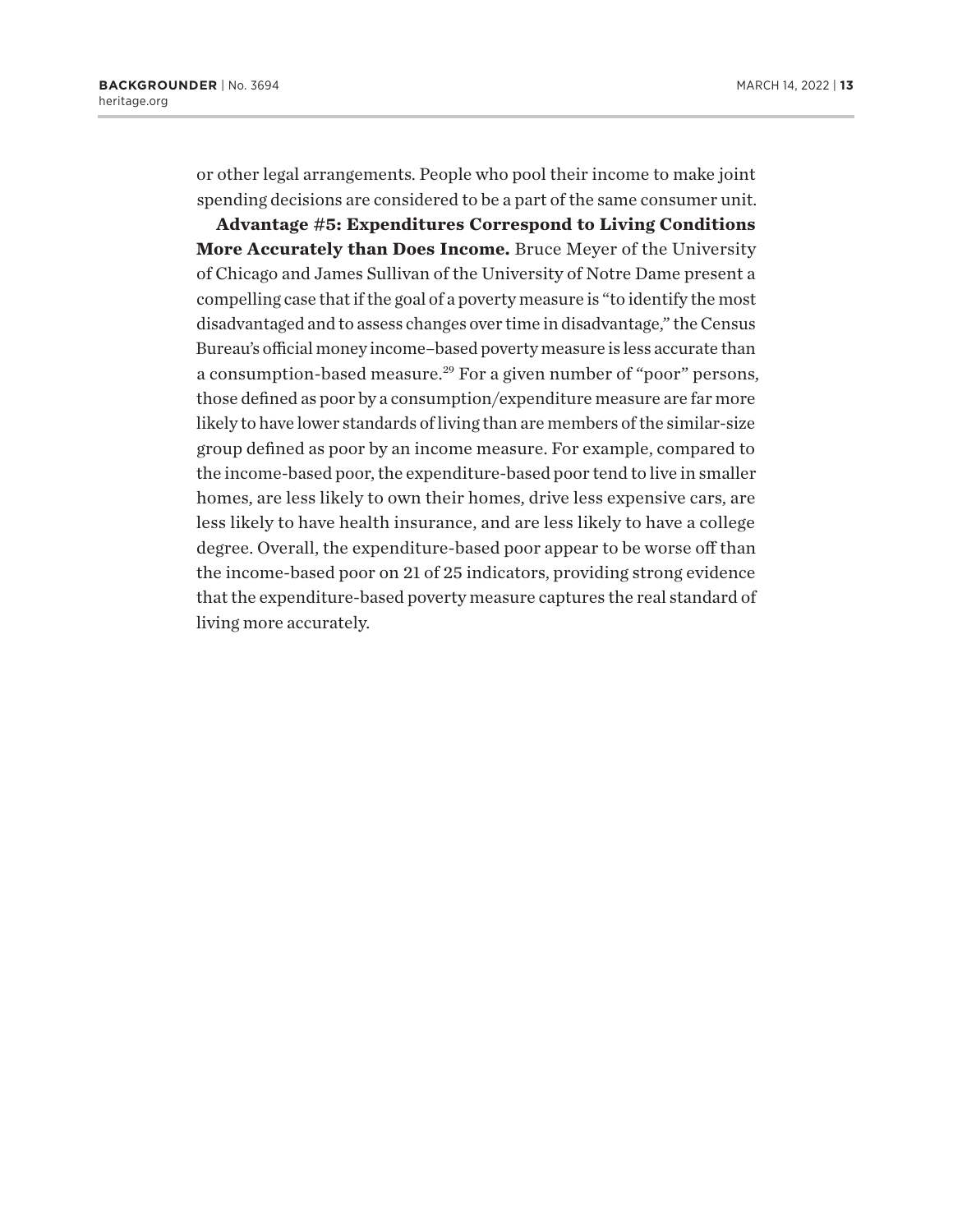### <span id="page-13-0"></span>**Endnotes**

- [1.](#page-0-0) H.R. 3734, Personal Responsibility and Work Opportunity Reconciliation Act of 1996, Public Law 104–193, August 22, 1996, [https://www.congress.gov](https://www.congress.gov/bill/104th-congress/house-bill/3734) [/bill/104th-congress/house-bill/3734](https://www.congress.gov/bill/104th-congress/house-bill/3734) (accessed February 22, 2022).
- [2](#page-1-0). Emily A. Shrider et al., "Income and Poverty in the United States: 2020," U.S. Census Bureau, September 2021, p. 15, Figure 9, [https://www.census.gov](https://www.census.gov/content/dam/Census/library/publications/2021/demo/p60-273.pdf) [/content/dam/Census/library/publications/2021/demo/p60-273.pdf](https://www.census.gov/content/dam/Census/library/publications/2021/demo/p60-273.pdf) (accessed January 13, 2022).
- [3.](#page-1-0) Robert Rector and Jamie Bryan Hall, "How Poor, Really, Are America's Poor?" Heritage Foundation *Commentary*, March 5, 2020, [https://www](https://www.heritage.org/poverty-and-inequality/commentary/how-poor-really-are-americas-poor) [.heritage.org/poverty-and-inequality/commentary/how-poor-really-are-americas-poor.](https://www.heritage.org/poverty-and-inequality/commentary/how-poor-really-are-americas-poor)
- [4.](#page-1-0) U.S. Census Bureau, "Office of Management and Budget (OMB) in Statistical Policy Directive 14 (May 1978)," [https://www.census.gov/topics/income](https://www.census.gov/topics/income-poverty/poverty/about/history-of-the-poverty-measure/omb-stat-policy-14.html) [-poverty/poverty/about/history-of-the-poverty-measure/omb-stat-policy-14.html](https://www.census.gov/topics/income-poverty/poverty/about/history-of-the-poverty-measure/omb-stat-policy-14.html) (accessed February 22, 2022).
- [5](#page-1-0). Robert Rector and Jamie Bryan Hall, "Largest Welfare Increase in U.S. History Will Boost Government Support to \$76,400 per Poor Family," Heritage Foundation *Special Report* No. 244, November 8, 2021, p. 2,<https://www.heritage.org/sites/default/files/2021-11/SR244.pdf>.
- [6](#page-1-0). Computed from data in Appendix Table A.4 "Mean Family Income and Tax Calculations or Imputations by Pre-Tax Money Income Decile, 2010 Tax Year, CPS Data (Replacing Differences with Overall Means)," in Bruce D. Meyer et al., "The Accuracy of Tax Imputations: Estimating Tax Liabilities and Credits Using Linked Survey and Administrative Data," National Bureau of Economic Research *Working Paper* No. 28229, December 2020, pp. 50–53, [https://](https://www.nber.org/system/files/working_papers/w28229/w28229.pdf) [www.nber.org/system/files/working\\_papers/w28229/w28229.pdf](https://www.nber.org/system/files/working_papers/w28229/w28229.pdf) (accessed February 22, 2022).
- [7.](#page-2-0) Bruce D. Meyer and James X. Sullivan, "Identifying the Disadvantaged: Official Poverty, Consumption Poverty, and the New Supplemental Poverty Measure," *Journal of Economic Perspectives*, Vol. 26, No. 3 (Summer 2012), pp. 111–136,<https://harris.uchicago.edu/files/identifythedisadvantaged.pdf> (accessed February 20, 2022).
- [8](#page-2-0). H.R. 3734, Personal Responsibility and Work Opportunity Reconciliation Act of 1996.
- [9](#page-5-0). These numbers are based on the solid orange line in Chart 2, which excludes the value of subsidized housing and school meals.
- [10.](#page-6-0) For further discussion of purported deep poverty, see Jamie Bryan Hall and Robert Rector, "Examining Extreme and Deep Poverty in the United States," Heritage Foundation *Backgrounder* No. 3285, February 20, 2018, [https://www.heritage.org/poverty-and-inequality/report/examining-extreme-and](https://www.heritage.org/poverty-and-inequality/report/examining-extreme-and-deep-poverty-the-united-states) [-deep-poverty-the-united-states.](https://www.heritage.org/poverty-and-inequality/report/examining-extreme-and-deep-poverty-the-united-states)
- [11.](#page-6-0) See Robert Rector and Jamie Bryan Hall, "Congress Should Reject Efforts to Restore 'Welfare as We Knew It' by Expanding Child Credits," Heritage Foundation *Issue Brief* No. 6054, February 19, 2021, [https://www.heritage.org/sites/default/files/2021-03/IB6054.pdf,](https://www.heritage.org/sites/default/files/2021-03/IB6054.pdf) and Jamie Bryan Hall and Robert Rector, "Biden's Anti-Marriage 'American Families Plan' Fails to Build Back Better," Heritage Foundation *Backgrounder* No. 3682, February 2, 2022, <https://www.heritage.org/sites/default/files/2022-02/BG3682.pdf>.
- [12.](#page-8-0) U.S. Census Bureau, "Annual Social and Economic Supplement (ASEC) of the Current Population Survey (CPS)," undated, [https://www.census.gov](https://www.census.gov/programs-surveys/saipe/guidance/model-input-data/cpsasec.html) [/programs-surveys/saipe/guidance/model-input-data/cpsasec.html](https://www.census.gov/programs-surveys/saipe/guidance/model-input-data/cpsasec.html) (accessed March 8, 2022), and U.S. Census Bureau, "How the Census Bureau Measures Poverty," undated,<https://www.census.gov/topics/income-poverty/poverty/guidance/poverty-measures.html> (accessed February 20, 2022).
- [13.](#page-8-0) While cash provided through traditional public assistance or welfare programs is counted if reported, the definition of income excludes in-kind benefits (such as food stamps) and cash welfare provided through the tax code (such as the Earned Income Tax Credit and the Additional Child Tax Credit), which comprise an increasing share of welfare spending. See U.S. Census Bureau, "Office of Management and Budget (OMB) in Statistical Policy Directive 14 (May 1978)," and U.S. Census Bureau, "Subject Definitions: Income Measurement," [https://www.census.gov/programs-surveys/cps](https://www.census.gov/programs-surveys/cps/technical-documentation/subject-definitions.html#incomemeasurement) [/technical-documentation/subject-definitions.html#incomemeasurement](https://www.census.gov/programs-surveys/cps/technical-documentation/subject-definitions.html#incomemeasurement) (accessed January 13, 2022).
- [14.](#page-8-0) Robert Rector and Jamie Bryan Hall, "Largest Welfare Increase in U.S. History Will Boost Government Support to \$76,400 per Poor Family," Heritage Foundation *Special Report* No. 244, November 8, 2021, p. 7,<https://www.heritage.org/sites/default/files/2021-11/SR244.pdf>.
- [15.](#page-9-0) U.S. Census Bureau, "How the Census Bureau Measures Poverty."
- [16.](#page-9-0) Kathryn Edin and Laura Lein, "Work, Welfare, and Single Mothers' Economic Survival Strategies," *American Sociological Review*, Vol. 62, No. 2 (April 1997), pp. 253–266, [http://pages.ucsd.edu/~aronatas/Edin\\_Lein\\_PS.pdf](http://pages.ucsd.edu/~aronatas/Edin_Lein_PS.pdf) (accessed February 20, 2022).
- [17.](#page-9-0) Ibid., p. 261, Table 4 shows that the average "welfare-reliant mother" had \$109 per month in unreported "side earnings." Since only 39 percent of these mothers had these unreported earnings, the average earnings among those with such income would be around \$272 per month in 1991 dollars. Adjusted to current dollars, that would be around \$550 per month.
- [18.](#page-9-0) Samara Gunter, "Informal Labor Supply in the United States: New Estimates from the Fragile Families Survey," Princeton University *Working Paper*, October 12, 2012,<https://fragilefamilies.princeton.edu/sites/fragilefamilies/files/wp12-16-ff.pdf> (accessed February 20, 2022).
- [19.](#page-9-0) Ibid., Table 2, "Participation Rates in Regular and Informal Work." Only a tiny fraction of men or women reported participation in illegal activities such as drug sales or prostitution.
- [20](#page-9-0). Ibid., Table 5, "Characteristics of Urban Parents Who Work Informally During the Fragile Families Survey."
- [21](#page-9-0). The University of Chicago Harris School of Public Policy, "The Comprehensive Income Dataset Project," undated,<https://cid.harris.uchicago.edu/> (accessed February 22, 2022).